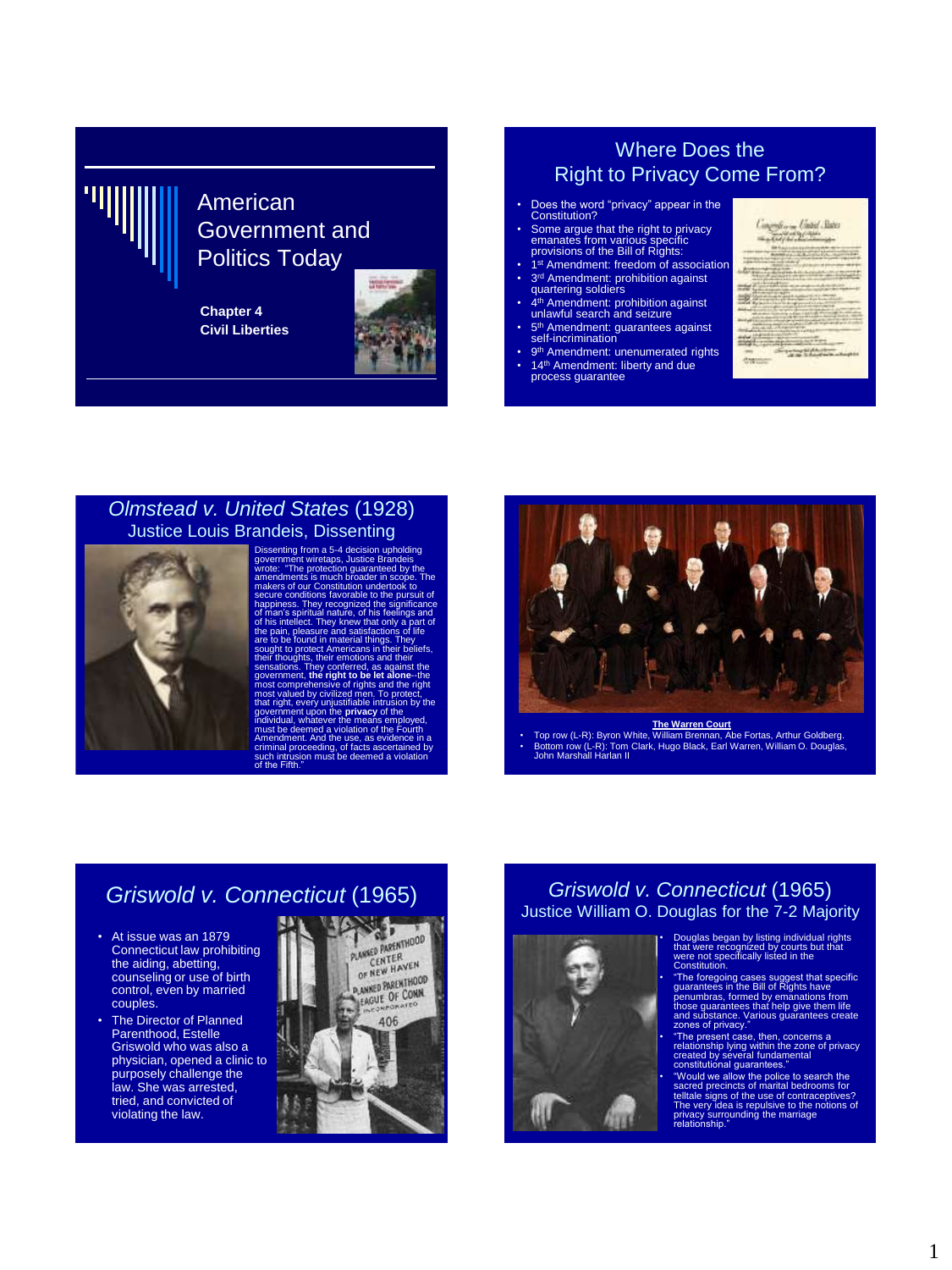#### *Griswold v. Connecticut* (1965) The Other Justices Weigh In

- **Justice Arthur Goldberg, Chief Justice Earl Warren, and<br>Justice William Brennan concurred and explained that the<br>concept of liberty includes the marital right of privacy. They<br>also cited the 9<sup>th</sup> Amendment, which they ar**
- of Rights.<br>
Justice John Marshall Harlan II concurred and explained<br>
that the 14<sup>th</sup> Amendment's due process clause was the<br>
proper grounding for the issue. Justice White also wrote a<br>
separate concurring opinion also rel
- 
- 
- an uncommonly silly law" but one which is not prohibited by the Constitution. *Griswold* articulated a right to privacy, but how broad was this right? Certainly it protected "notions of privacy surrounding the marriage relationship" but what else? The next case helped answer that question.



Hugo Black

### Privacy Rights

- There is no *explicit* Constitutional right to privacy, but rather the right to privacy is an interpretation by the Supreme Court.
- From the First, Third, Fourth, Fifth, and Ninth Amendments.
- The right was established in 1965 in *Griswold v. Connecticut.*



### *Roe v. Wade* (1973)

• An 1857 Texas law (revised in 1879) made it a crime to attempt to "procure an abortion" except for the purpose of saving the life of the mother. Similar statutes were in place in a majority of states.

• Norma McCorvey (top left), 21, claimed to have been raped and became pregnant. Her doctor refused to perform the abortion citing the Texas law.

• Her attorneys—including Sarah Weddington (bottom left)—argued that abortion was a fundamental right under the *Griswold*  privacy doctrine

• Texas countered that it had a compelling interest in protecting human life.

### Justice Harry Blackmun Delivered the Opinion of the Court



• The Court struck down the statute by a vote of 7-2. • Blackmun began by noting that anti-abortion laws were a relatively recent phenomenon. They were enacted in the latter half of the 19<sup>th</sup> century and reached their apex in the late 1950s. There has been a slight trend toward liberalization since.

• The "right of privacy, whether it be founded in the Fourteenth Amendment's concept of personal liberty and restrictions upon state action, as we feel it is, or, as the District Court determined, in the Ninth Amendment's reservation of rights to the people, is broad enough to encompass a woman's decision whether or not to terminate her pregnancy."

• "A state criminal abortion statute of the current Texas type, that excepts from criminality only a *life-saving* procedure on behalf of the mother, without regard to pregnancy stage and without recognition of the other interests involved, is violative of the Due Process Clause of the<br>of the

• Blackmun explained that the fetus was not a person under the meaning of the 14th Amendment. "We need not resolve the difficult question of when life begins. When those trained in the respective disciplines of medicine, philosophy, and theology are unable to arrive at any consensus, the judiciary, at this point in the development of man's knowledge, is not in a position to speculate as

to the answer."<br>• We, therefore, conclude that the right of personal privacy includes<br>the abortion decision, but that this right is not unqualified and must<br>be considered against important state interests in regulation."

## Justice Harry Blackmun Delivered the Opinion of the Court



• Blackmun balanced the competing interests by drawing on the medical literature about the stages of pregnancy—The Trimester

- Framework: I. "For the stage prior to approximately the end
- of the first trimester, the abortion decision<br>and its effectuation must be left to the<br>medical judgment of the pregnant woman's<br>attending physician."<br>II. To the stage subsequent to approximately<br>the only the end of the fir

III. "For the stage subsequent to viability, the<br>State in promoting its interest in the<br>potentiality of human life may, if it chooses,<br>regulate, and even proscribe, abortion<br>except where it is necessary, in appropriate<br>me

# Justice Byron White Dissenting

- Filing his dissent "with all due respect," White found "nothing in the language or history of the Constitution to support the Court's judgments."
- "The Court simply fashions and announces a<br>new constitutional right for pregnant women<br>and, with scarcely any reason or authority for<br>its action, invests that right with sufficient<br>substance to override most existing sta people and the legislatures of the 50 States<br>are constitutionally disentitied to weigh the<br>relative importance of the continued existence<br>and development of the fetus, on the one one<br>hand, against a spectrum of possible im

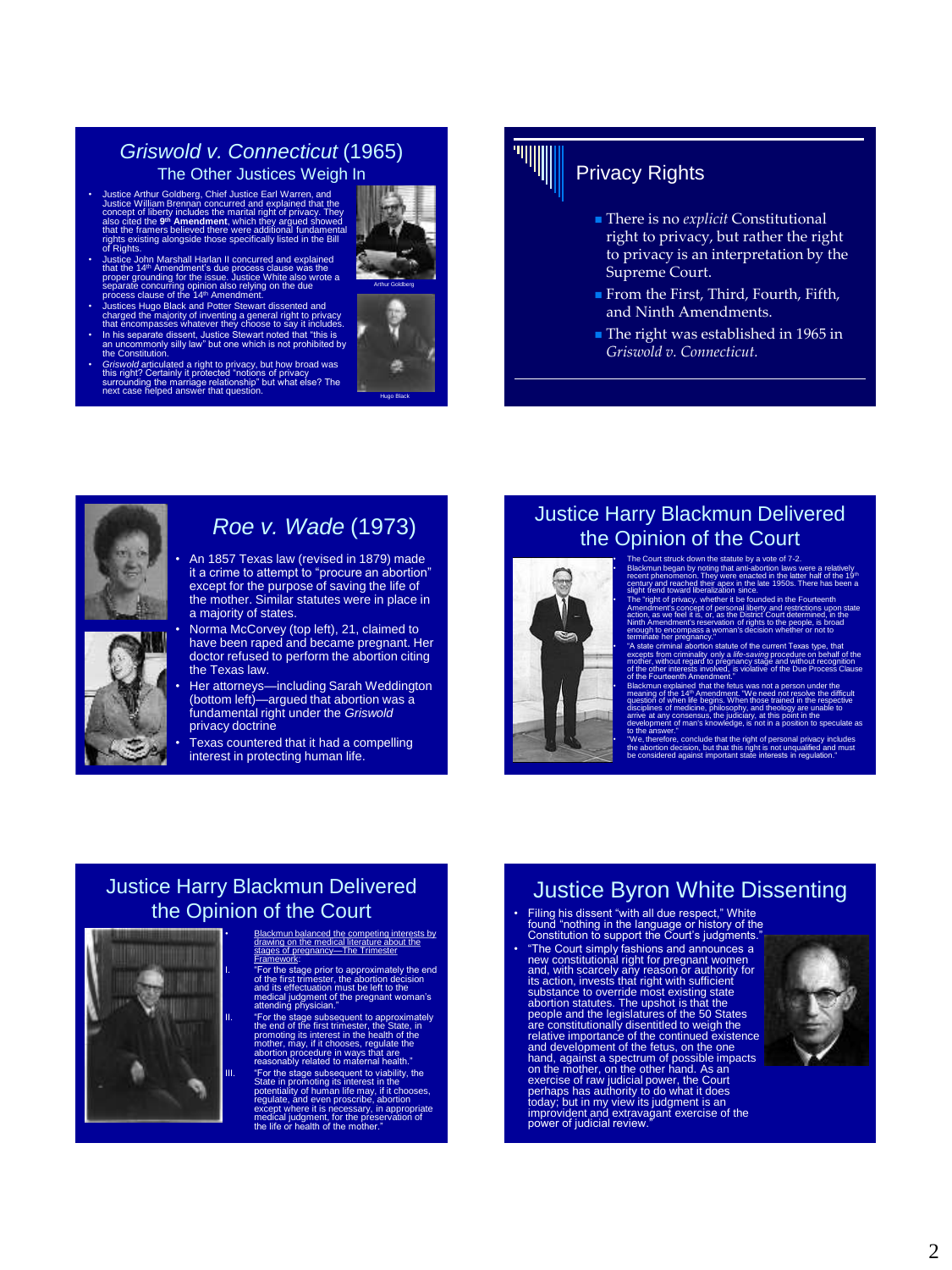### Justice Byron White Dissenting

- White was particularly concerned that the Court, through the second trimester of a pregnancy, "values the convenience of the pregnant woman more that the continued existence and development of the life or potential life that she carries."
- "The common claim before us is that for any [reason]…, or for no reason at all, and without asserting or claiming any threat to life or health, any woman is entitled to an abortion at her request if she is able to find a medical adviser willing to undertake the procedure…. Whether or not I might agree with that marshaling of values, I can in no event join the Court's opinion because I find no constitutional warrant for imposing such an order of priorities on the people and legislatures of the States. In a sensitive area such as this, involving as it does issues over which reasonable men may easily and heartedly differ, I cannot accept the Court's exercise of its clear power of choice by interposing a constitutional barrier to state efforts to protect human life and by investing women and doctors with the constitutionally protected right to exterminate it. This issue, for the most part, should be left with the people and to the political ised to ad affairs."



#### Justice William H. Rehnquist Dissenting



• "To reach its result, the Court necessarily has had to find within the scope of the Fourteenth Amendment a right that was apparently completely unknown to the drafters of the Amendment. As early as the first state law dealing directly with abortion was enacted by the Connecticut Legislature. By the time of the adoption of the Fourteenth Amendment in 1868, there were at least 36 laws enacted by state or territorial legislatures limiting abortion. While

many States have amended or updated their<br>laws. 21 of the laws on the books in 1868<br>remain in effect today."<br>From this historical record, Rehnquist<br>concluded that, "There apparently was no<br>question concerning the validity of the States the Courteenth Amendraw from the States the power to mom the states<br>with respect to th





decision. In this Jan. 22, 1975 photo "Face to Face on Abortion" the caption read: "Bill Baird, left with arm raised, and his pro-abortion demonstrators parade with a cross outside the State House in Boston Wednesday as an anti-abortion group protests across the street. Wednesday was the second anniversary of the U.S. Supreme court decision liberalizing abortion laws. The opposing groups did not clash."

# Conclusion: Controversy

- The "right to privacy" has a controversial history in the U.S. Supreme Court with both liberal and conservative justices debating its meaning.
- While privacy implies the freedom or "liberty" to act without government prohibition, the question of which liberties are protected is an open one.
- Abortion has remained constitutionally protected despite numerous legal challenges over the vears.
- Is there a right to physician-assisted suicide? Medical marijuana? So far, the Supreme Court has said "no" but these issues remain controversial.

#### Privacy Rights and Abortion

- *Roe v. Wade.* In *Roe v. Wade* (1973) the court held that governments could not totally prohibit abortions because this violates a woman's right to privacy. Government action was limited depending on the stage of the pregnancy.
	- The controversy continues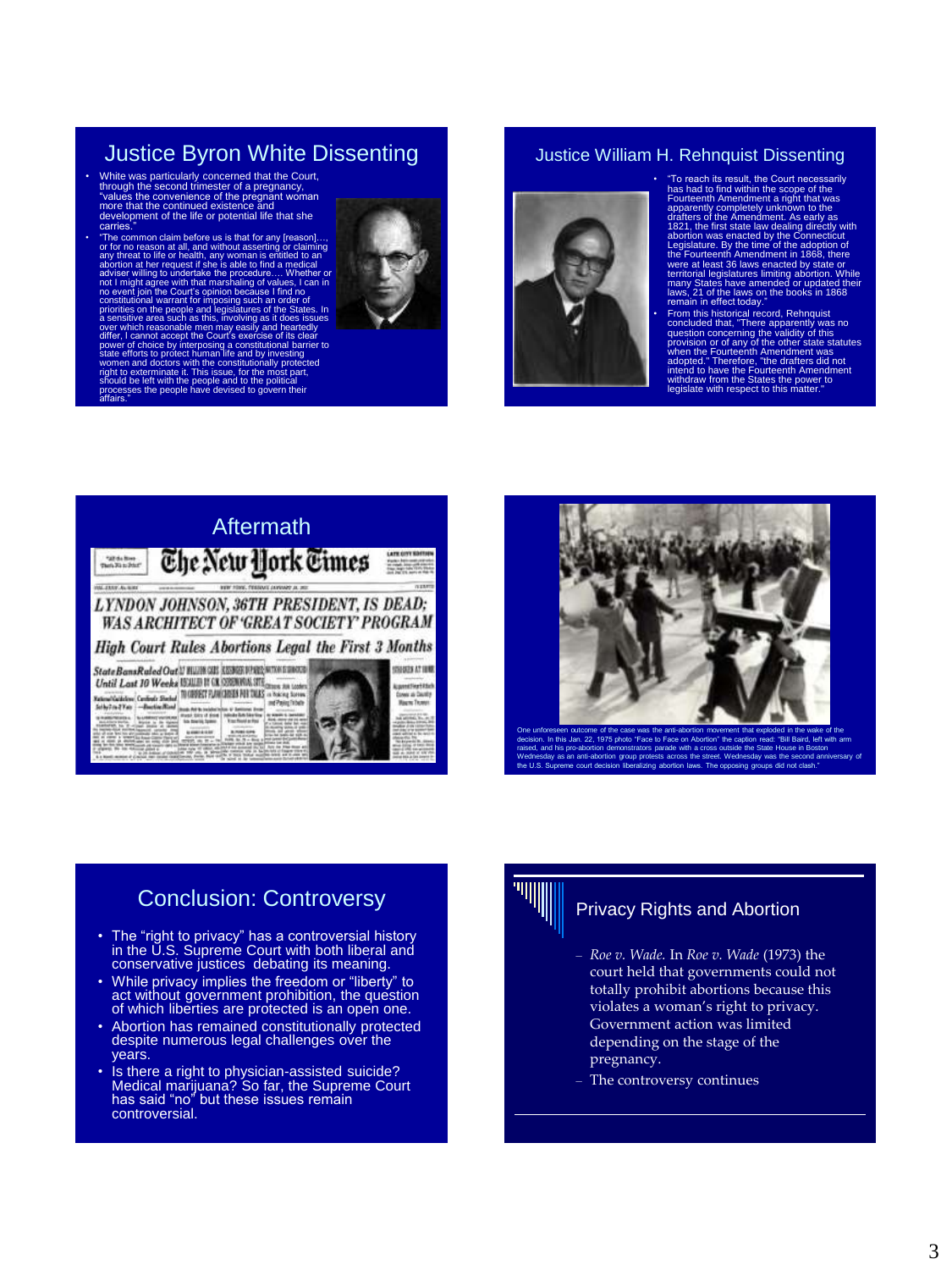#### Cruzan v. Director, Missouri Dept. of Health

Facts: Nancy Cruzan was involved in a car accident. She was thrown from her car and landed face down in a water-filled ditch. She was found by paramedics with no vitals signs, but was successfully resuscitated. She was in a coma and after two weeks, she was diagnosed as being in a persistent vegetative state. The doctors inserted a feeding tube for her long term care. After four years, her condition did not improve. Nancy's parents decided it was time to withdraw the feeding tube. Hospital staff refused, because it would result in Nancy's death.

#### Cruzan v. Director, Missouri Dept. of Health

- Missouri State Court: Authorized the removal of the feeding tube based on evidence that showed Nancy would not have wanted to live in this condition.
- Missouri Supreme Court: Overturned the lower court's decision. The evidence presented was not "clear and convincing" of Nancy's wishes regarding the withdrawal of the feeding tube.

#### Cruzan v. Director, Missouri Dept. of Health

- ▶ 1990 U.S. Supreme Court
- Recognized that competent individuals have a constitutional right to refuse medical treatment.
- States, however, have an interest in preserving human life, so with incompetent persons, must look to State Law.
- Missouri Law required a showing by "clear and convincing" evidence that Nancy would have wanted removal of life-sustaining treatment. Parents did not have it. Upheld the decision of the Supreme Ct.

# **PROBLEMS**

- No guaranty that your wishes will be met.
- Court may get involved if disputes arise.
- Could result in someone you do not know or do not like making decisions on your behalf.

#### Privacy Rights and The Right to Die

- *Cruzan v. Director, Missouri Department of Health* (1997): a patient's life support could be withdrawn at the request of a family member if there was "clear and convincing evidence" that the patient did not want the treatment. This has led to the popularity of "living wills."
	- What If There Is No Living Will? For married persons, the spouse is the relative with authority in this matter.

### Privacy Rights and The Right to Die (cont.)

**Physician-Assisted Suicide. The** Constitution does not include a right to commit suicide. This decision has left states much leeway to legislate on this issue. Since that decision in 1997, only the state of Oregon has legalized physicianassisted suicide.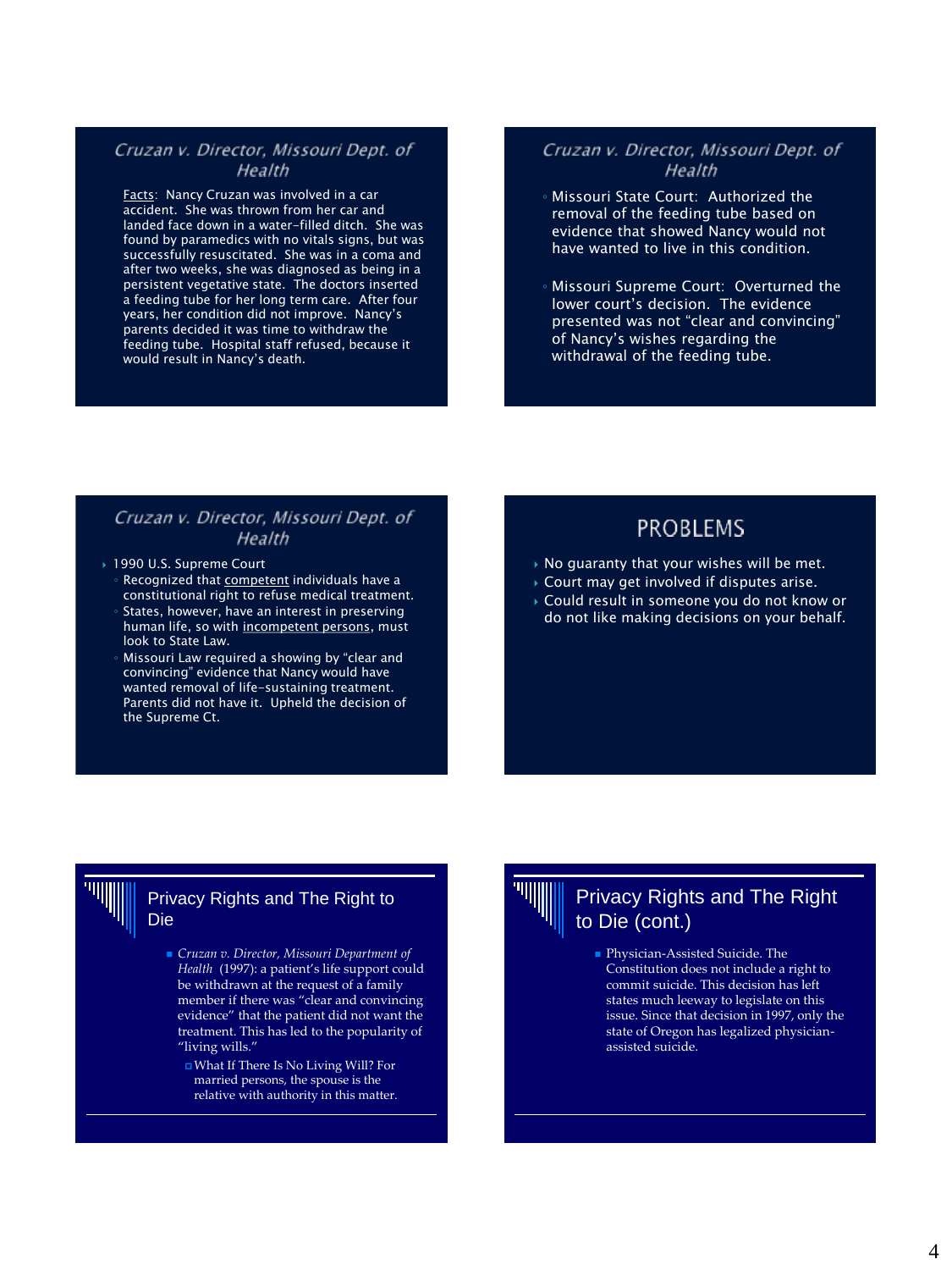# **The Right to Die**

 Supreme Court rulings in *Washington v. Glucksberg* and *Vacco v. Quill* that U.S. Constitution does not protect a right to assisted suicide

- States allowed to make own laws
- Silence in Terry Schiavo case let stand lower court's ruling
- Other industrial democracies have decriminalized right to die

27

# Privacy Rights vs. Security Issues

- Privacy rights have taken on particular importance since September 11, 2001. For example, legislation has been proposed that would allow for "roving" wiretaps, which would allow a person (and his or her communications) to be searched, rather than merely a place. Such rules may violate the Fourth Amendment.
- **The USA Patriot Act** Civil liberties concerns



# Rights of the Accused (cont.)

- Sixth Amendment Legal counsel.
	- Informed of charges.
	- Speedy and public jury trial.
	- Impartial jury by one's peers.
- **Eighth Amendment**
- Reasonable bail. No cruel or unusual punishment.

#### The Bill of Rights and the Accused

- *Miranda v. Arizona:* requires the police to inform suspects of their rights (*Miranda v. Arizona* 1966).
- Exceptions to the *Miranda* Rule. These include a "public safety" exception, a rule that illegal confessions need not bar a conviction if other evidence is strong, and that suspects must claim their rights unequivocally.



#### The Bill of Rights and the Accused (cont.)

- Video Recording of Interrogations. In the future, such a procedure might satisfy Fifth Amendment requirements.
- **The Exclusionary Rule. This** prohibits the admission of illegally seized evidence (*Mapp v. Ohio* 1961).